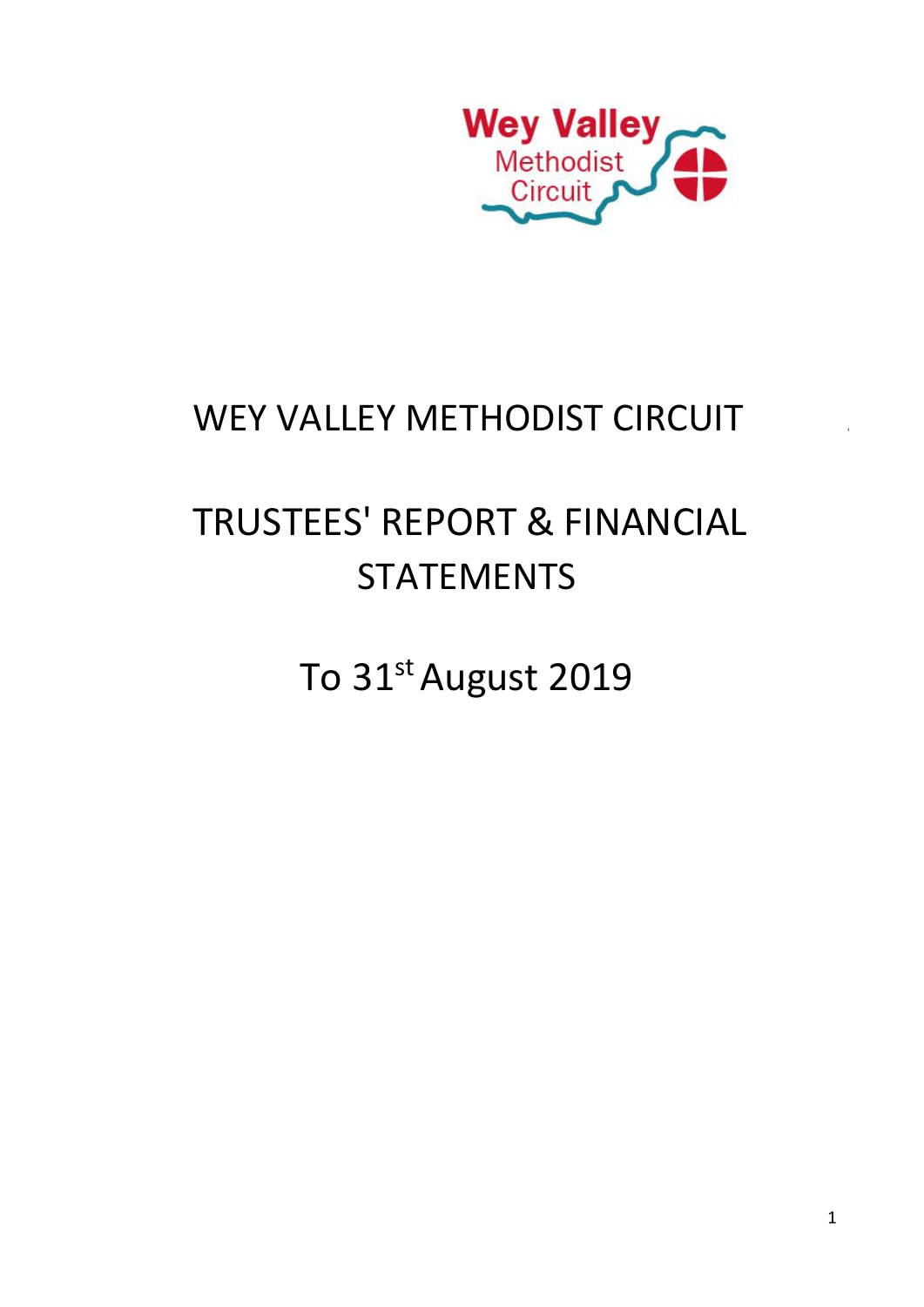### **Administrative Information**

Wey Valley Methodist Circuit consists of 13 churches, from Walton-on-Thames in the north to Cranleigh in the south.

The Circuit is a registered charity number 1137300.

The full correspondence addresses of the 13 churches in the Circuit are: Addlestone Methodist Church, 71 Station Road, Addlestone, Surrey, KT15 2AR Byfleet Methodist Church, Rectory Lane, Byfleet, Surrey, KT14 7LL Cranleigh Methodist Church, 188 High Street, Cranleigh, Surrey, GU6 8RL Godalming United Church, Bridge Road, Godalming, Surrey, GU7 3DU Guildford Methodist Church, at St Mary's, Quarry Street, Guildford, Surrey, GUI 3TY Knaphill Methodist Church, Broadway, Knaphill, Surrey, GU21 2DR Merrow Methodist Church, Bushy Hill Drive, Guildford, Surrey, GUI 2SH St Michael's Ecumenical Church, Dartmouth Avenue, Sheerwater, Woking, Surrey, GU21 5PJ Stoughton Methodist Church, Stoughton Road, Guildford, Surrey, GU2 9PT Walton-on-Thames Methodist Church, Terrace Road, Walton-on-Thames, Surrey, KT12 2SR West Horsley Methodist Church, 97 The Street, West Horsley, Surrey, KT24 6DD Weybridge Methodist Church, Heath Road, Weybridge, Surrey, KT13 8TB Trinity Methodist Church, Brewery Road, Woking, Surrey, GU21 4LH

The full correspondence addresses of the six manses in the Circuit are: 8 Eastgate Gardens, Guildford, Surrey, GUI 4AZ Epworth, Charterhouse Road, Godalming, Surrey, GU7 2AL 72 Collingwood Crescent, Boxgrove Estate, Guildford, GUI 2PF 48 Lane End Drive, Knaphill, Surrey, GU21 2QG 2 Clements Road, Walton-on-Thames, Surrey, KT12 3LY 36 Woodham Road, Woking, Surrey, GU21 4DP

A seventh property at 288 Albert Drive, Sheerwater, Surrey, GU21 5JX is owned jointly between the Methodist Church and the Diocese of Guildford.

Correspondence for the Circuit should be addressed to the Superintendent Minister or the Circuit Administrator, Ms Sue Howson, Circuit Office, Merrow Methodist Church, Bushy Hill Drive, GUI 2SH, email: circuitoffice@weyvalleycircuit.org.uk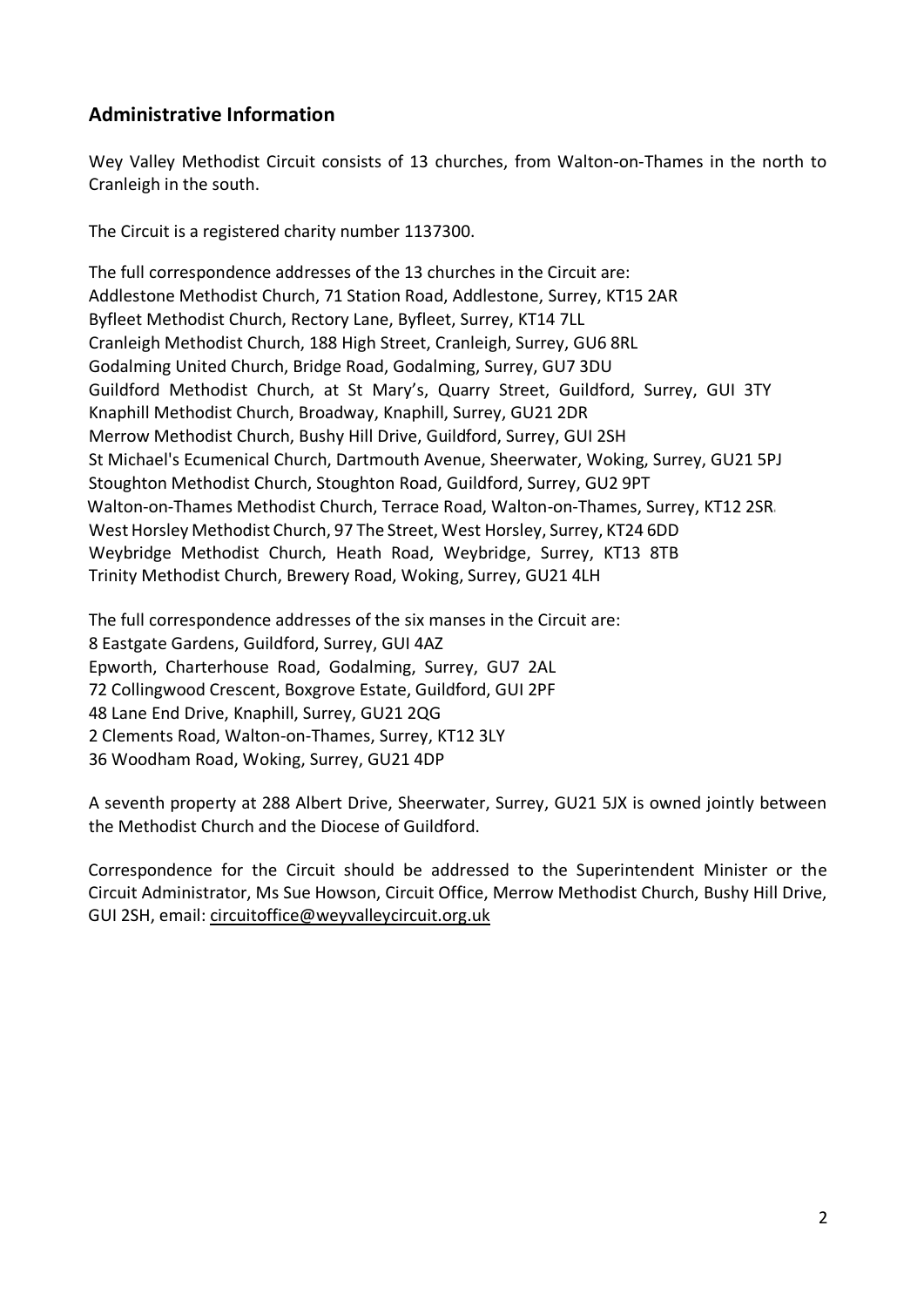#### **Circuit Meeting Members (Managing Trustees)**

Circuit Meeting membership is made up of the ministerial team, supernumerary ministers, circuit officers, and representatives from the churches. Guidance on procedure and membership is taken from the Methodist Church Constitutional Practice and Discipline and the Circuit Constitution.

*Chair* — Superintendent Minister, Rev Keith Beckingham *Secretary* — Jenny Jackson *Ministers* — Rev Asif Das, Rev David Faulkner, Rev Paul Hulme, Rev Sydney Samuel Lake *Supernumerary Ministers* — Rev Peter Hills, Rev Barrie Tabraham, Rev J Allan Taylor *District Refugee and Interfaith Advisor* – Rev Claire Hargreaves *Circuit Stewards* — Philip Beastall, Helen Belsham, David Lander, Carole Steele, Roger Stickland (Treasurer until January 2019), Dave Paterson (Treasurer from January 2019), James Strawson, Linda Weedon *Property Secretary* — George Hammond (until February 2019) *Local Preachers and Worship Leaders Secretary* — Lyn McKay *Safeguarding Officer* — Margaret Woolcock *Lay Worker (Circuit Appointed Pastoral Assistant)* — Eileen Macdonald *Lay Worker Representative* — Allison Jackson

*Church Representatives*:

Addlestone — Daphne Platt, Rebecca Strong Byfleet — Vaughan Starkey, Margaret Watts Cranleigh — Adriaan Berrevoets, Glenda Sewell Godalming— Alison Briscoe, Richard Gidlow, Sylvia Kelley, Alan Steele, Guildford — David Birch, Michael Lee Knaphill — Shirley Chase, Lynda Shore, Linda Todd Merrow — Hugh Bradley, Graham Long, Joan Tabraham St Michael's Sheerwater - Peter Francis Stoughton — Jean Champion, Marion Tismond Walton-on-Thames — Duncan Curtis, Ross Richardson West Horsley — Margaret Faulkner, Ruth Isaac Weybridge — Robert Lewis, Carol Smith Trinity, Woking — David Broadley, John Nelson, Jean Normington, Sue Waddell

*Reps to Synod:*

Philip Beastall, Margaret Faulkner, Nan Macfarlane\*, John Nelson, Carole Steele, Margaret Watts, Linda Weedon.

\* after Nan Macfarlane died in 2018 Lyn McKay stepped in as a substantive member.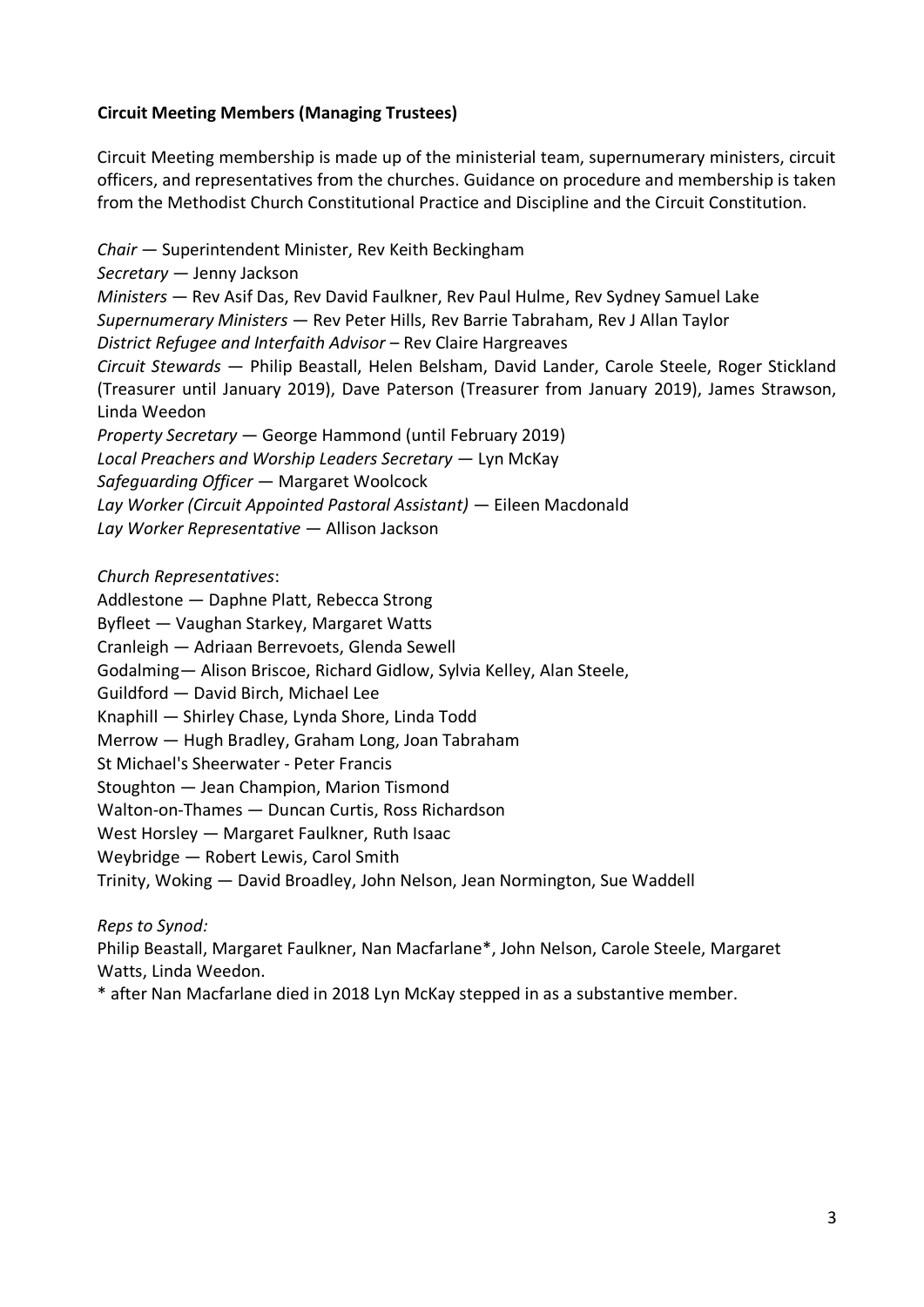Number of Members in Circuit 789

The membership figures for each church are those returned as at 1 November 2018. (In brackets are the membership figures for each church returned as at 1 November 2017).

| 26  | (25)  |
|-----|-------|
| 69  | (78)  |
| 46  | (46)  |
| 145 | (147) |
| 35  | (36)  |
| 82  | (92)  |
| 74  | (75)  |
| 22  | (28)  |
| 31  | (32)  |
| 69  | (72)  |
| 19  | (21)  |
| 28  | (28)  |
| 143 | (148) |
|     |       |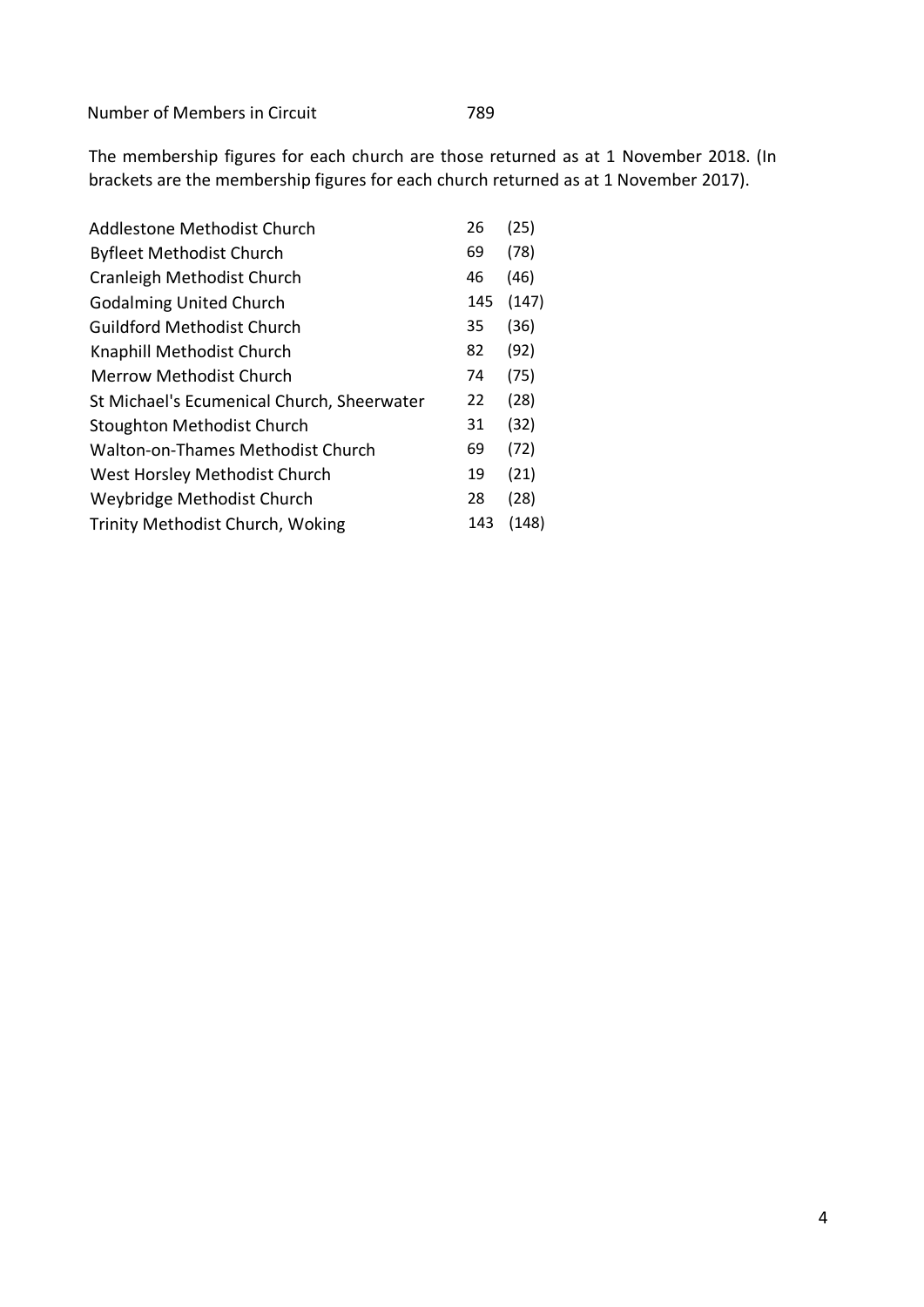# **Aims and Organisation**

The Wey Valley Methodist Circuit formation was approved by the Methodist Conference in July 2016.

Under the auspices and governance of the Methodist Church it has its' own constitution. Oversight of the circuit is exercised through the Chair of the South East District of the Methodist Church.

#### **Circuit Mission Statement**:

The Circuit commits to lead and support local churches in releasing the gifts of the Holy Spirit to allow modelling of Christ-like lives, so that the good news of God's love can be witnessed in all areas of worship, fellowship and outreach.

We aim to do this by:

- Supporting opportunities for worship and faith sharing.  $\bullet$
- Encouraging sharing of gifts both talents and material resources.
- Promoting the passing on of experience in all areas of church life through resource groups.
- Facilitating training.

Ministers work as a team with pastoral charge of independent sections. They meet regularly for support and prayer, and regularly with lay members of the leadership team for strategic planning and updates on developments around circuit business. Communication is facilitated through the quarterly Circuit newsletter, the Circuit website and the Circuit Annual Report.

The following are Trust activities as approved by the Circuit Meeting:

- a) To increase awareness of God's presence and to celebrate God's love through the provision of regular public acts of worship open to members of the church and nonmembers alike
- b) The teaching of Christianity through sermons, courses and small groups to encourage growth and learning through mutual support and care
- c) Develop an attitude of service that enables members to stand alongside those in need
- d) Promote activities that create opportunities for others to explore Christianity

#### **Objectives for 2019/20**

In addition to supporting its continued regular activities, the Circuit in 2019/20 will:

- Assist presbyters who may need to take additional pastoral charge through a time of Connexional ministerial shortage
- Help all circuit leaders to use their particular gifts in the life of the circuit
- Explore opportunities of employing lay workers to assist with specific areas of church life
- Assist all churches with building projects in order to keep the focus on mission
- Make connections between churches facing similar issues, challenges and opportunities.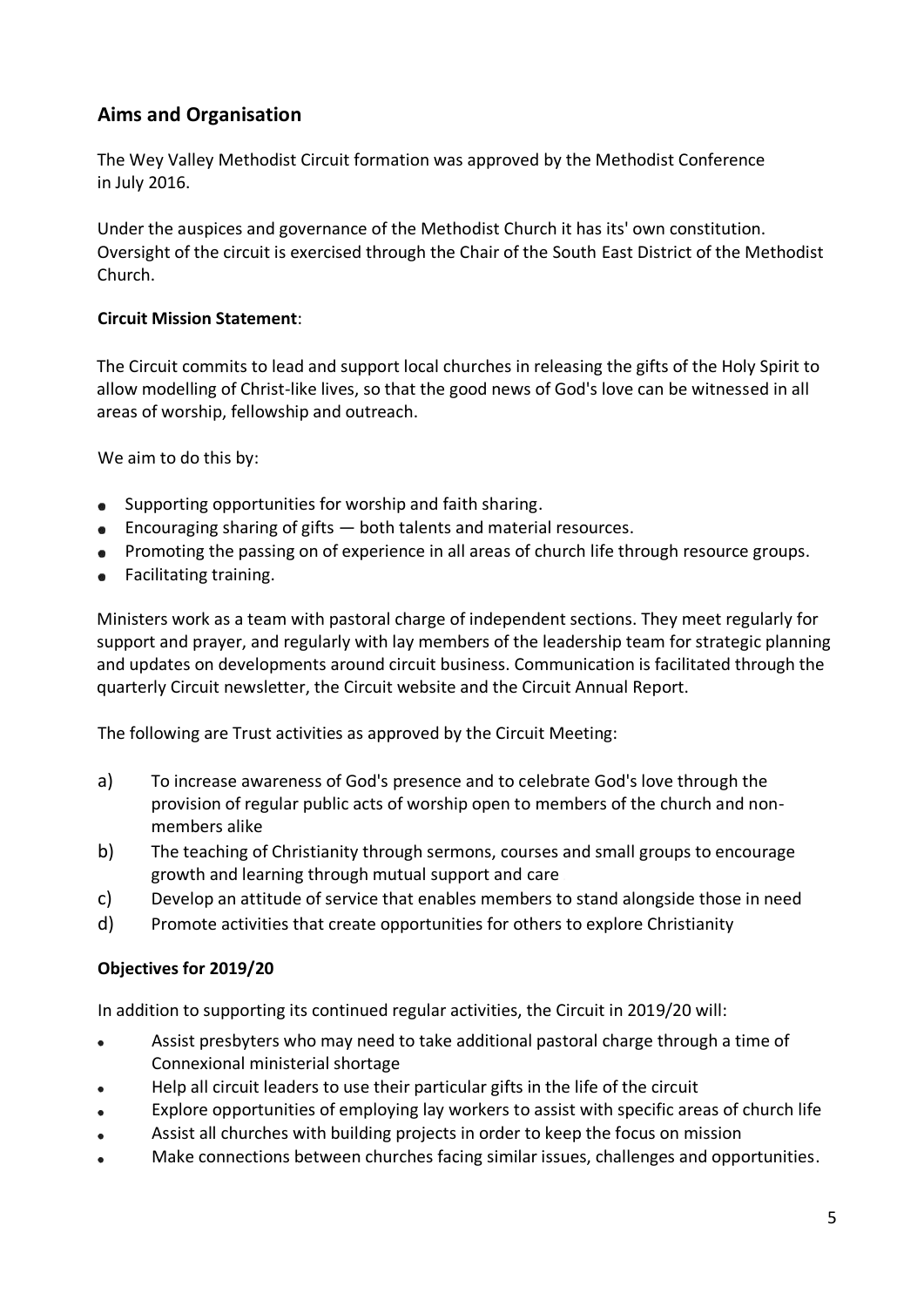- Continue to develop an atmosphere of open trusted communication across the circuit and  $\bullet$ churches
- Provide a range of relevant and accessible training
- Help all circuit churches to celebrate the ethos of Methodism, particularly the open,  $\bullet$ inclusive and connexional approach
- Continue to develop a five-year Strategic Staffing Plan and review manse provision in the light of this.

#### **Review of Progress and Achievements 2018/19**

The Circuit came into being on  $1<sup>st</sup>$  September 2016. The circuit continued to work at pulling the circuit together to work as one. To this end more circuit led services, training and events were co-ordinated by the leadership team to encourage interaction of churches in the circuit.

The development of a five-year Strategic Staffing Plan was disrupted by the unexpected early retirement of a minister which left a vacancy in one of our larger churches which had to be covered by the Superintendent Minister with the help of supernumerary ministers. The Methodist Church of Great Britain continues to experience difficulties in filling ministerial appointments, and this has impacted on the Wey Valley Circuit.

The Circuit Grants Committee has continued to support churches with building projects, with criteria including the identification of the mission objective in any development. Major property schemes were undertaken at Cranleigh Methodist Church and St Mary's, Guildford.

The Circuit was supportive of the development of ambitious mission plans at Trinity, Woking.

The Finance, Mission, Property and Safeguarding resource groups continued to operate successfully. Of particular note was the Mission Group which organised the Circuit Mission Day in October, Circuit Prayer Vigil in November and Circuit Mission Supper in February. The Worship Group met once in this year and it was decided that the next meeting would be called when required. Similarly, the Youth and Children's Work and Communications groups did not meet but receive regular electronic updates.

Starting in September 2018 The Big Read, encouraged and supported participation in a long-term act of worship – to begin reading the Bible from cover to cover one chapter a day.

Training has been offered to all churches, including face-to-face and online training and topics were varied; from an organ workshop, to health and safety basics to display screen equipment.

Work has been carried out to all manses requiring maintenance during the year and the vacant manse at 36 Woodham Road, Woking has been let out.

The ministers are supported by their own monthly meetings, supervision on a regular as required basis, and by the regular meetings of the Circuit Leadership team.

The Circuit's quarterly magazine, The Wey Forward, continued to be the focus of communications within the Circuit. The Circuit's website [www.weyvalleycircuit.org.uk](http://www.weyvalleycircuit.org.uk/) provided information on the life of the Circuit and its churches to both those involved and the general public. The quarterly preaching plan continued to be available here too.

To provide full administrative support for the Circuit, the Circuit Administration Officer and PA to the Superintendent, continued working five mornings a week from the Circuit Office at Merrow Methodist church. The office also provides a useful location for Circuit committee meetings.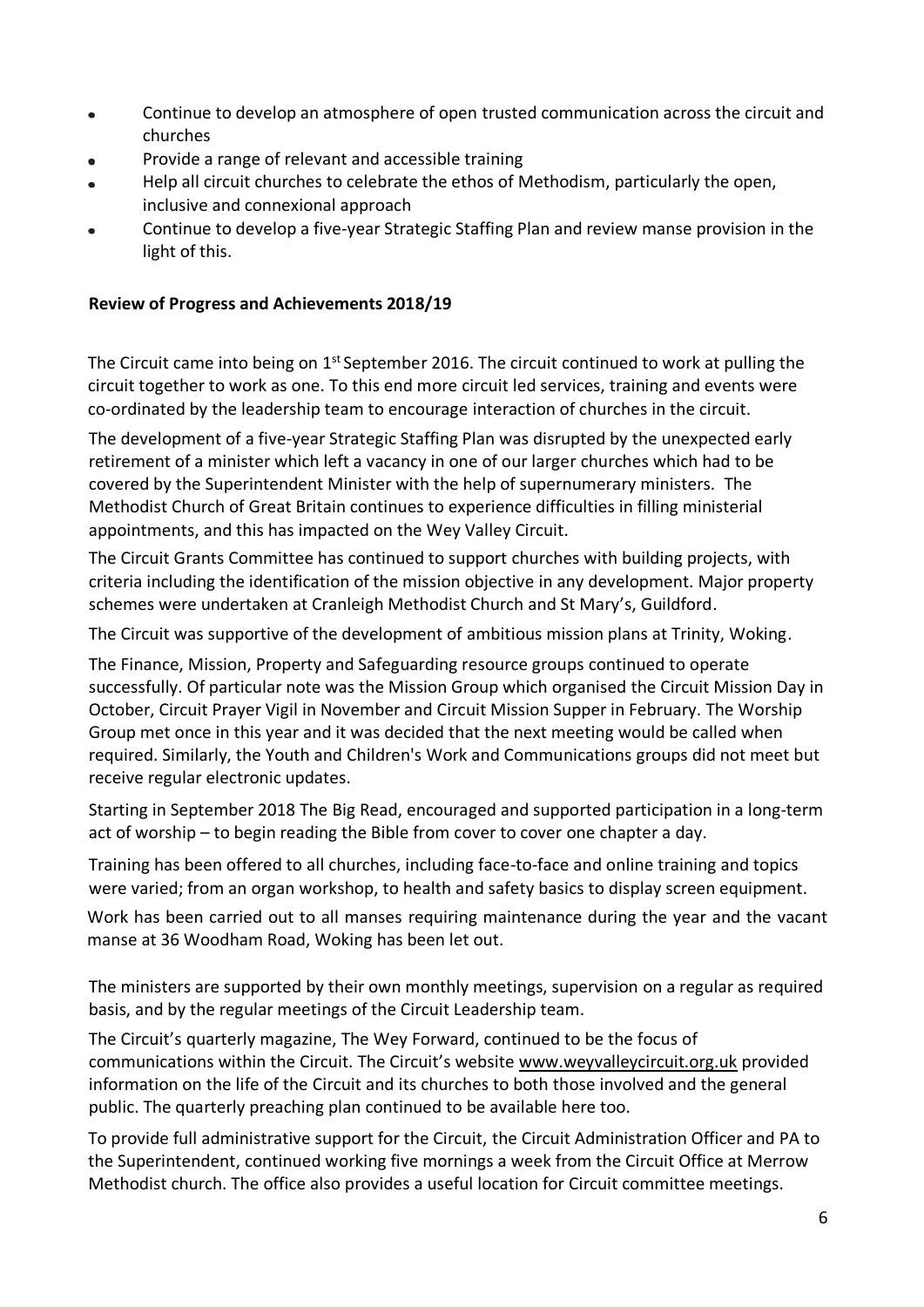The Circuit also employs a part time (4 hours per week) Safeguarding Administrator, based at Walton who meets periodically with the Circuit Safeguarding Officer, and the Assistant Circuit Safeguarding Officer. This Circuit Safeguarding Team meets with the Superintendent Minister and the District Safeguarding Officer as required. The local Church Safeguarding Officers meet every six months with the Circuit Safeguarding Team. The Safeguarding Team are assisted by the Superintendent Minister and District staff in keeping DBS checks current.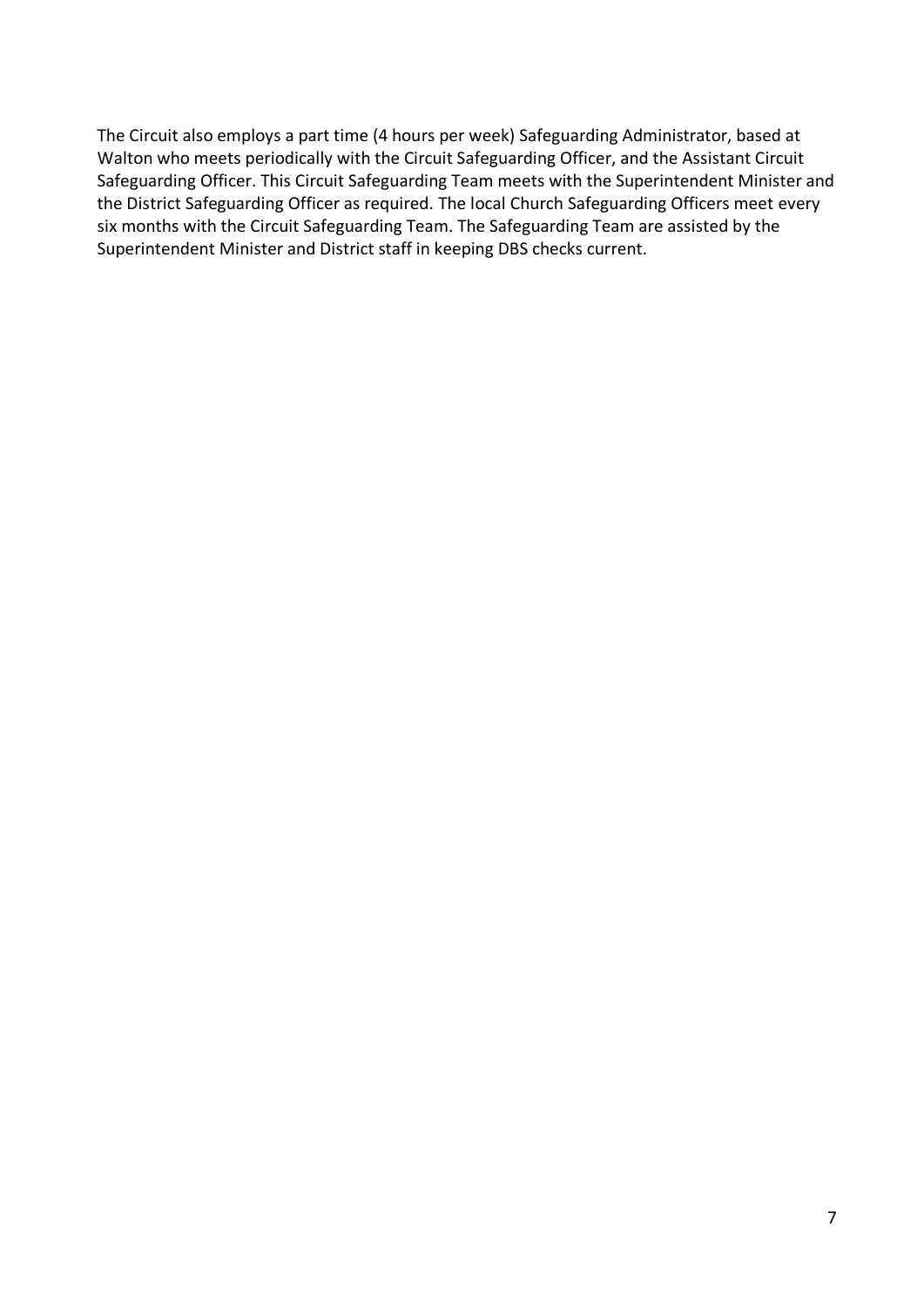# **Financial Reports and Schedules**

#### **Wey Valley Circuit Reserves Policy**

The Wey Valley Circuit is part of the Methodist Church Registered Charity no 1132208. The Methodist Church is divided into 30 districts and each District is divided into Circuits. The Wey Valley Circuit is part of the South East District and has responsibility for 13 Methodist churches. The circuit has five primary goals:

- 1. To ensure that all churches under its control have the correct governance structures in place as prescribed by the Methodist Church of Britain standing orders and the Charities commission.
- 2. To appoint and allocate minister(s) to the Circuit, within its financial capabilities, and then allocate pastoral care of the 13 local churches to each of its' appointed ministers. Where there are insufficient ministers to provide the required services that suitably qualified lay volunteer staff are in place.
- 3. To provide serviced housing for all appointed minister(s) in accordance with standing orders guidance.
- 4. To provide leadership and direction for churches to facilitate bringing members of the churches within the Circuit into a deeper fellowship with Christ.
- 5. To manage funds built up over time due to sale of Churches, manses, donations and the like. These funds where they exceed the reserve limits will be paid to churches, on receipt of an approved application, to fund repairs and projects at a church level.

The Circuit receives its income from the churches who contribute a fixed quarterly amount which is based on a formula which amongst other factors considers the size of the church, the ability of the church to pay and the percentage of a minister's time allocated to the church. The circuit draws up a budget annually which estimates the level of expenditure expected in the following year. The circuit has three main areas of expense:

- 1. Payment of Ministerial staff payroll costs
- 2. Payment of services, rates and repairs on the houses allocated to ministers
- 3. Payment of lay staff members and office costs relating to the Circuit Office

To achieve its' objectives the Circuit needs to ensure that it has sufficient funds to cover the ministerial salaries, ministerial housing costs and Circuit office costs so it can continue to provide the local churches with the ministerial staff to ensure that local churches can continue to serve their local community. As the Circuits' income is paid quarterly by each church the requirement for each church to hold sufficient reserves to cover their running costs and circuit assessment is a key part of the reserving policy. Mindful of our Biblical responsibility not to hoard it is important that this be balanced with a sense that we need to be forward looking and plan for known events and responsibility for others (including employees) is important. So the circuit has set in place a requirement for churches to hold 6 months running and assessment costs in reserves. Currently all churches adhere to this policy.

At a circuit level we have a reserves policy which requires us to hold 6 months reserves of the previous years running costs adjusted for any new known expenditure or adjusted for any one-off expenditure items in the previous year. The circuit is currently complying with this policy. Where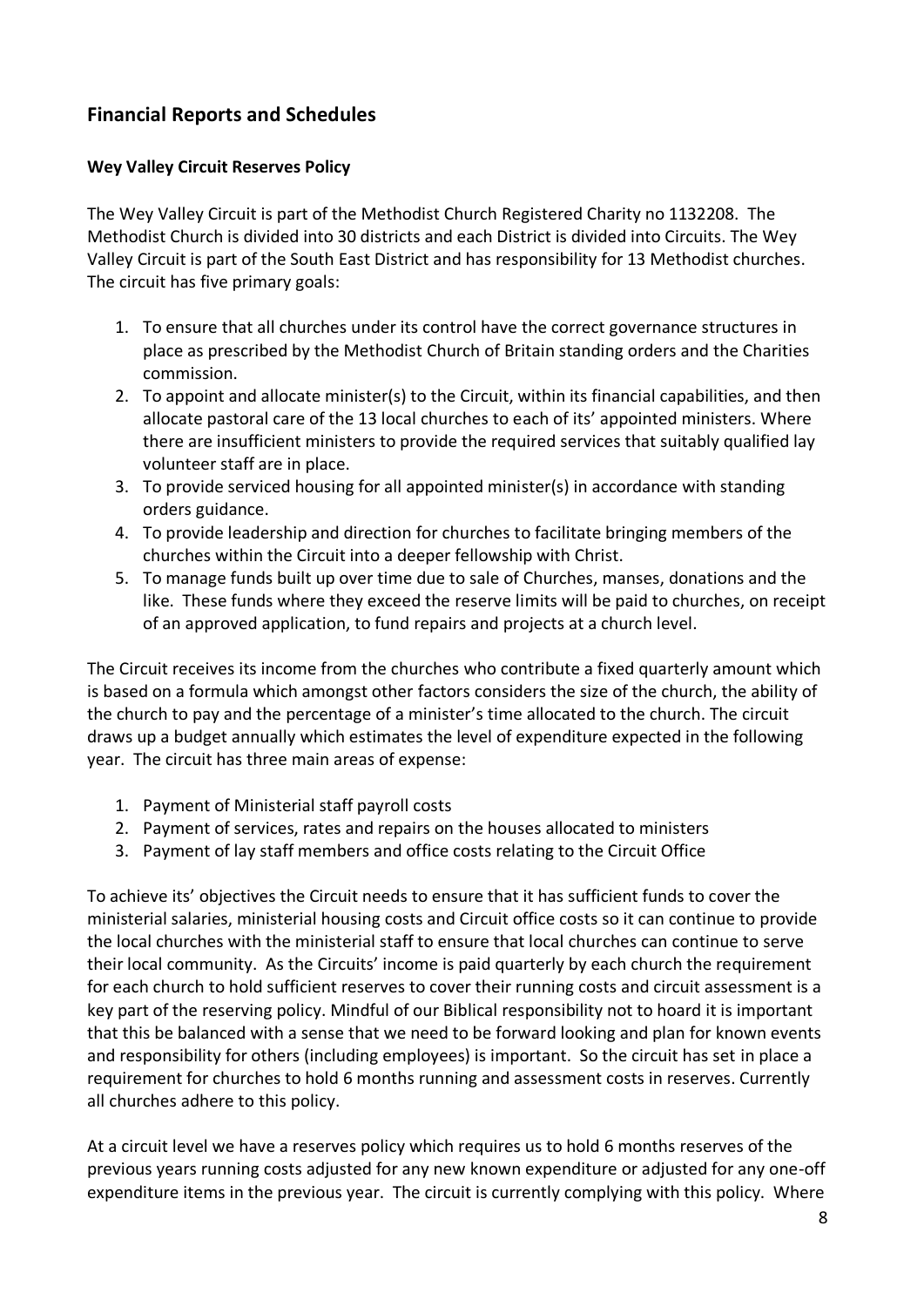churches are struggling to meet their assessments the circuit will reserve a further 6 months of that churches assessment.

Overview of reserves and expenditure

|                        | 2019       | 2018       | Change    |
|------------------------|------------|------------|-----------|
| Reserves exclude       | 749,775    | 792,970    | (43, 195) |
| Property               |            |            |           |
| <b>Yearly Expenses</b> | 434,192    | 515,798    | (81,606)  |
| Expense cover in       | 1.73 times | 1.54 times |           |
| reserves               |            |            |           |

The Circuit has reserves in excess to meet the Reserve Requirements of 6 months. The Circuit has not been made aware of any churches that will default on their current assessments.

#### **Financial Strategy**

The financial strategy of the Circuit is driven by the overall mission aims.

Specifically, we aim to:

- $\bullet$ Support the ongoing activities of circuit churches by providing financial assistance where needed to address urgent issues that are restricting or threatening the continuance of activities.
- Providing adequate reserves to cover the obligations of the circuit whilst providing stability in the individual church contributions to the overall cost. In line with guidance, we are aiming to hold a general reserve representing 6 months expenditure. Current reserves are in excess of this figure, but this is to cover a number of years when we anticipate running at a deficit.
- Utilising the opportunity of having some rental income until the end of 2019 to create a development fund to support specific activities.
- Selling property which is no longer needed or unsuitable to provide a capital fund for  $\bullet$ major projects. At the end of the financial year, we are also holding large balances which have been designated for projects at Guildford St Mary's and Cranleigh.
- During the year the circuit assumed a formal maintenance responsibility for the priest's house at 288 Albert Drive, Sheerwater the ownership of which is shared between Methodist Trustees and the Diocese of Guildford.
- Hold a reserve for manse repairs and refurbishments to smooth the impact on any particular year to a maximum of £80,OOO.

As the significant sums currently held by the circuit are designated for specific projects or to cover for planned changes, the investment policy is for low risk and funds are held in cash.